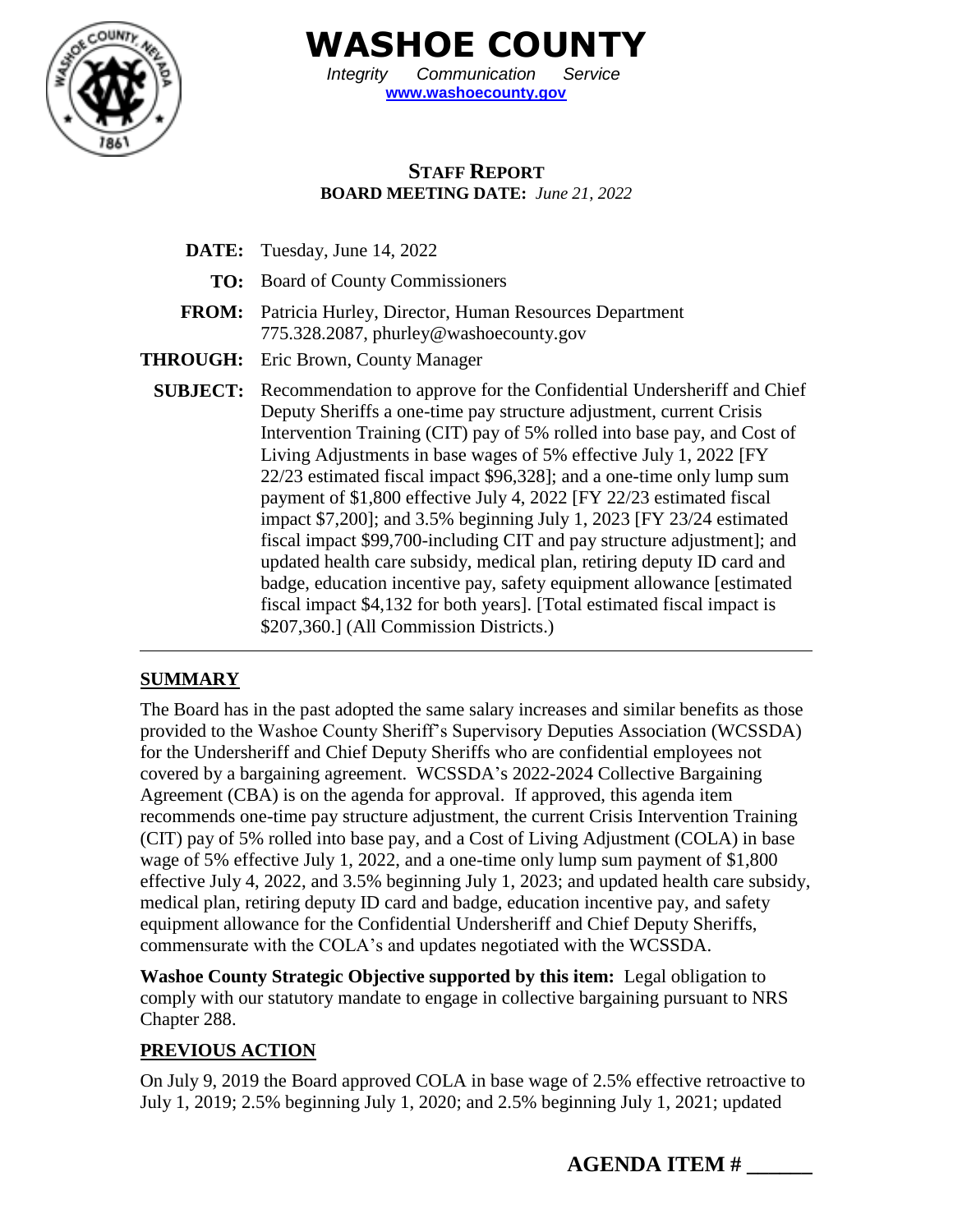medical plan changes; and add eligibility for a new five percent (5%) of base pay Crisis Intervention Training (CIT) education incentive for the Confidential Undersheriff and Chief Deputy Sheriffs.

# **BACKGROUND**

Represented employees' salaries are primarily governed by provisions within their negotiated contracts; unrepresented employees are primarily governed by the Washoe County Code Sections 5.109 through 5.147. The Board of County Commissioners has in the past adopted the same salary increases and similar benefits for unrepresented employees as have been negotiated for represented employees. The recommendation for increases to salaries for the Confidential Undersheriff and Chief Deputy Sheriffs are COLAs in base wage of 5% effective July 1, 2022, and 3.5% beginning July 1, 2023.

Also, the Board is requested to approve changes to update health care subsidy, medical plan, retiring deputy ID card and badge, education incentive pay, and safety equipment allowance for the Confidential Undersheriff and Chief Deputy Sheriffs.

The recommendation for salaries and noted benefits for the Confidential Undersheriff and Chief Deputy Sheriffs are the same as the applicable provisions in the proposed Collective Bargaining Agreement with the WCSSDA:

### Salaries

Salaries changed by Crisis Intervention Training (CIT) pay of 5% rolled into base pay, a 5% COLA, and one-time pay structure adjustment effective July 1, 2022; a one-time only lump sum payment of \$1,800, effective July 4, 2022 (paid on July 22, 2022), for employees hired on or prior to June 30, 2022, and on payroll and in paid status the entire payroll period of PP#  $15/22$  (July  $4 -$  July 17, 2022); and a 3.5% COLA beginning July 1, 2023.

### Medical Plan

Employees hired after June 30, 2010, and on or before June 30, 2040, who retire with twenty (20) years of continuous service with WCSDA and/or WCSSDA, shall receive a subsidy equivalent to the 20-year subsidy provided to Tier 2 retirees. In addition, composition of the Insurance Negotiation Committee has been updated.

### Uniform Items and Safety Equipment

Increase safety equipment allowance from \$150 to \$250 per quarter.

# Education Incentive Pay

Crisis Intervention Training (CIT) 5% Pay Differential has been discontinued and the 5% CIT pay differential is now built into the base wage.

# Retiring Deputy

New article provides that when a Deputy Sheriff is "honorably retired" after 15-years of continuous County service in the Sheriff's Office, the employee shall receive one retired identification card and one retired badge.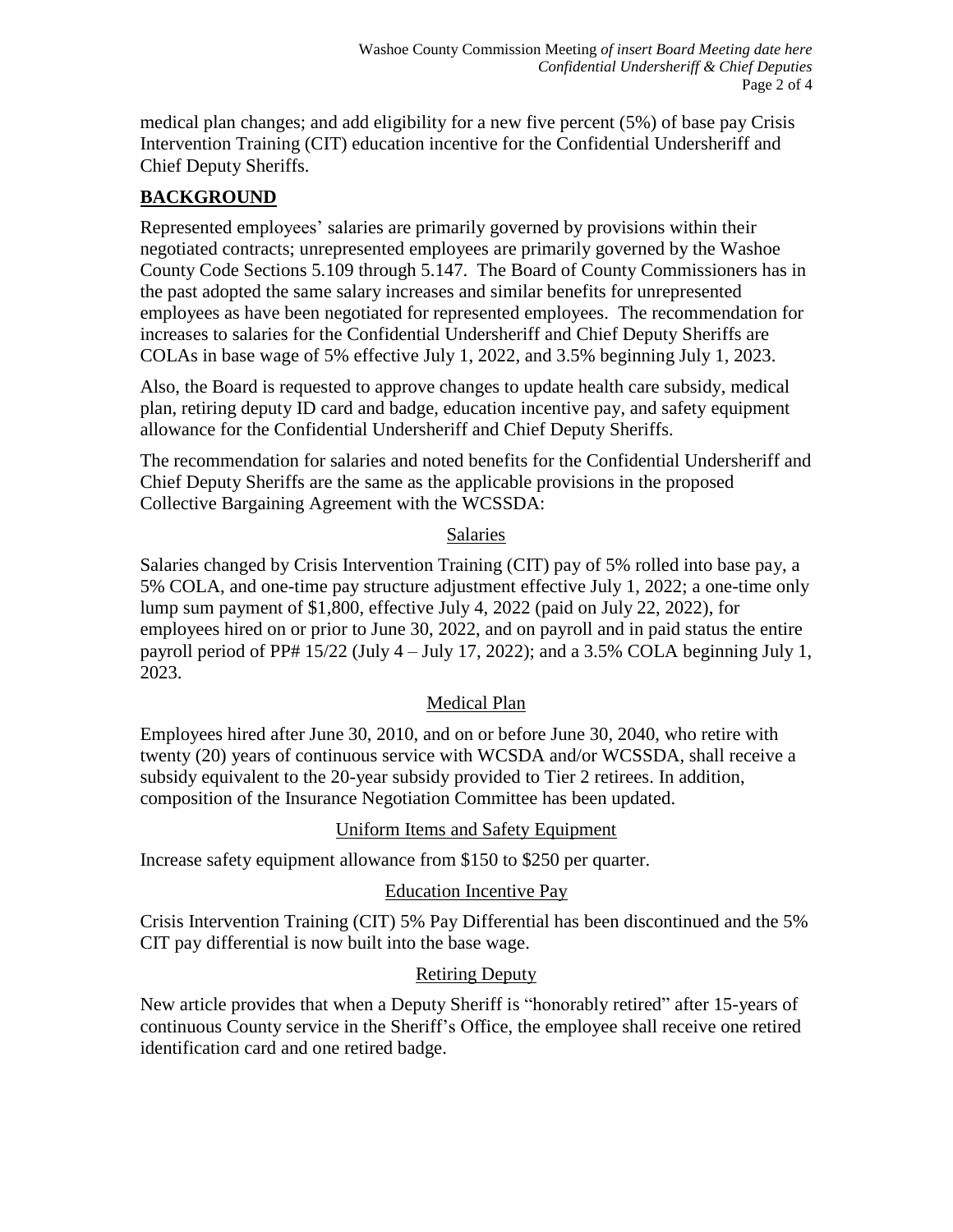## **FISCAL IMPACT**

The annual FY 22/23 fiscal impact associated with these recommendations is estimated at \$105,594 and a portion is included in the FY 22/23 approved budget. These cost increases may necessitate a budget adjustment during the fiscal year. The Budget Division will monitor the budget status related to these contracts and propose necessary budget adjustments as needed.

The FY 22/23 fiscal impact is broken out as follows:

| F 1 <i>44143</i>                   |                  |
|------------------------------------|------------------|
| Description                        | Chief Deputy $&$ |
|                                    | Undersheriff     |
| <b>COLA</b>                        | \$58,257         |
| Lump Sum                           | \$7,200          |
| <b>Salary Structure Adjustment</b> | \$32,822         |
| <b>CIT Pay</b>                     | \$5,249          |
| <b>Safety Allowance</b>            | \$1,600          |
| <b>Health Care</b>                 | \$466            |
|                                    |                  |
| <b>TOTAL FY22/23</b>               | \$105,594        |

**FV 22/23** 

The FY 23/24 fiscal impact associated with these recommendations is estimated at \$101,766 and is broken out as follows:

| Description                        | Chief Deputy $&$ |
|------------------------------------|------------------|
|                                    | Undersheriff     |
| <b>COLA</b>                        | \$60,296         |
| Lump Sum                           | $$ -0-$          |
| <b>Salary Structure Adjustment</b> | \$33,971         |
| <b>CIT Pay</b>                     | \$5,433          |
| <b>Safety Allowance</b>            | \$1,600          |
| <b>Health Care</b>                 | \$466            |
|                                    |                  |
| <b>TOTAL FY23/24</b>               | \$101,766        |

#### **FY 23/24**

Notes:

Totals in tables may be off by a dollar or two due to rounding

Estimated FY23 impact of 1.0% COLA per FY22 salaries (incl. PERS) = \$11,651

Estimated Salary Structure Adjustment and POST includes impact of 5.0% COLA and 5.0% CIT included in Base Pay

FY22/23 One-time Lump Sum not PERS Compensable

 Estimates do not include additional positions approved for FY23 or estimated PERS changes for FY24